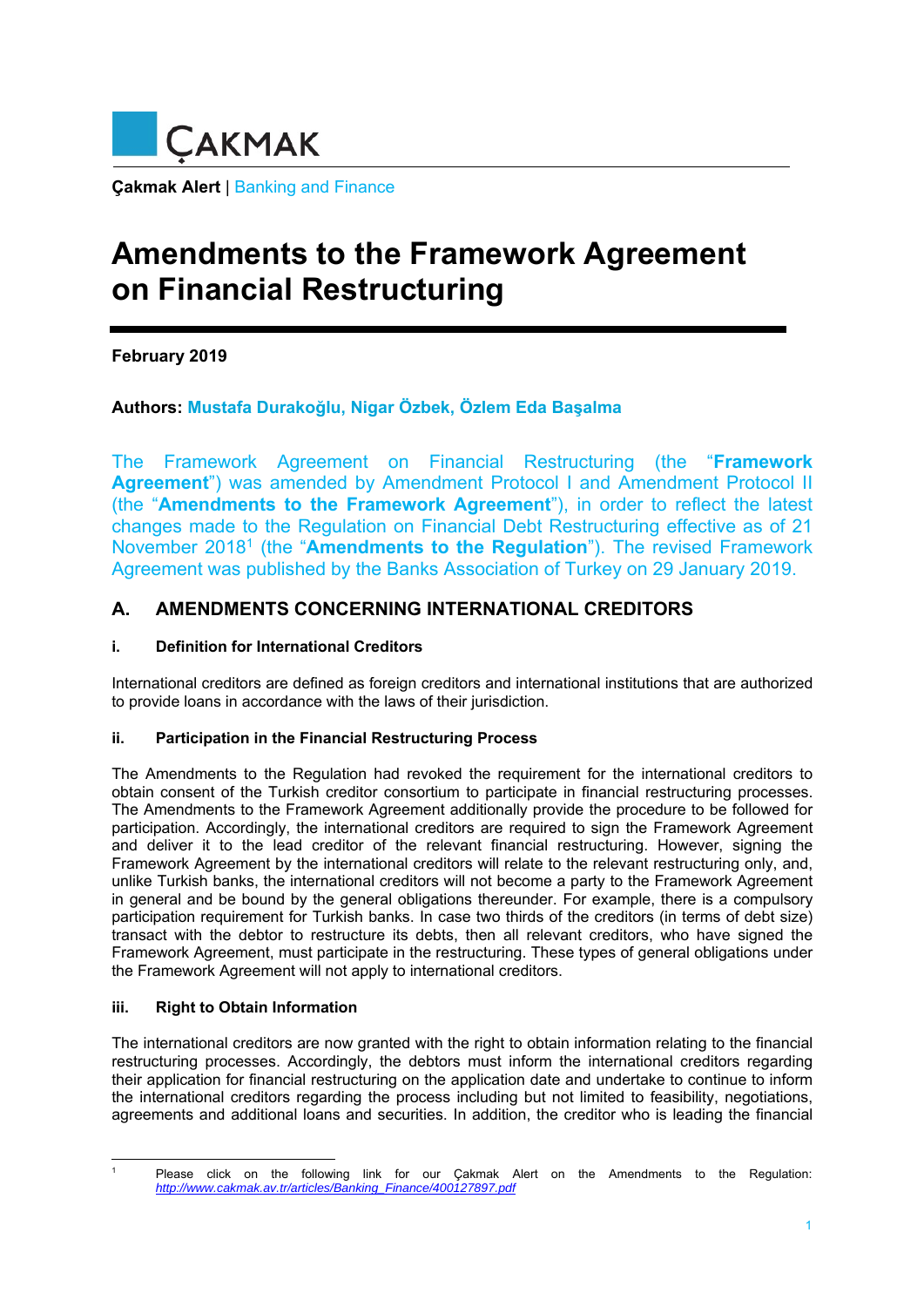restructuring process can provide information to the international creditors upon request, save for the compulsory restrictions under Banking Law No. 5411 and Personal Data Protection Law No. 6698.

In addition, in case a debtor makes an application for financial restructuring under the Framework Agreement, then such debtor will be under the obligation to inform the relevant Turkish creditors concerning the financial restructuring or similar processes it pursues with international creditors and debts and assets within the scope of such processes.

#### **iv. Standstill Period**

The debtor can carry out financial restructuring or similar processes with the international creditors during the standstill period, provided that it will not discriminate between its creditors during this period.

#### **v. Impact on the Existing Contracts**

The Framework Agreement explicitly describes its nature as a private law agreement. This means that the Framework Agreement cannot overrule the existing finance documents relating to a debtor unless all parties (including the international creditors) sign the Framework Agreement. The Framework Agreement also explicitly confirms this point, underlining that the Framework Agreement or the individual restructuring agreements shall not affect the validity of the intercreditor agreements between the Turkish and international creditors.

## **B. OTHER AMENDMENTS**

### **i. Execution Proceedings**

Prior to the Amendments to the Regulation, the execution of a restructuring agreement was a trigger for suspension of the statute of limitations and the execution proceedings against the debtor were prohibited during the restructuring process. The mentioned trigger had been revoked by the Amendments to the Regulation. Now, the Framework Agreement provides that the execution proceedings against the debtor are prohibited only for the debts subject to restructuring. Therefore, creditors who do not participate in the financial restructuring can start and pursue execution proceedings and other legal remedies against the debtor during the restructuring process without any restriction.

### **ii. New Securities**

Additional loan was already provided as one of the remedies for financial restructuring. The Amendments to the Framework Agreement made it clear that new securities established for additional loans will be used primarily for the repayment of the additional loans.

### **iii. Termination of the Process due to Execution Proceedings**

If:

- the creditors who have not signed the Framework Agreement file legal proceedings against a debtor during the financial restructuring negotiation process for an amount more than 25% of its total debts,
- this amount revokes the eligibility of the debtor<sup>2</sup> for restructuring, and
- the legal proceedings are not removed within 30 days,

then the negotiations may be terminated with the affirmative votes of the creditor institutions representing 75% (including 75%) of the total receivables of the creditor institutions consortium (the "**CIC**") and at least 30% of the total number of the creditors within the CIC (the "**Termination** 

 $\frac{1}{2}$  Pursuant to the Framework Agreement, the minimum debt amount to be eligible to apply for the financial restructuring is TL 100 million